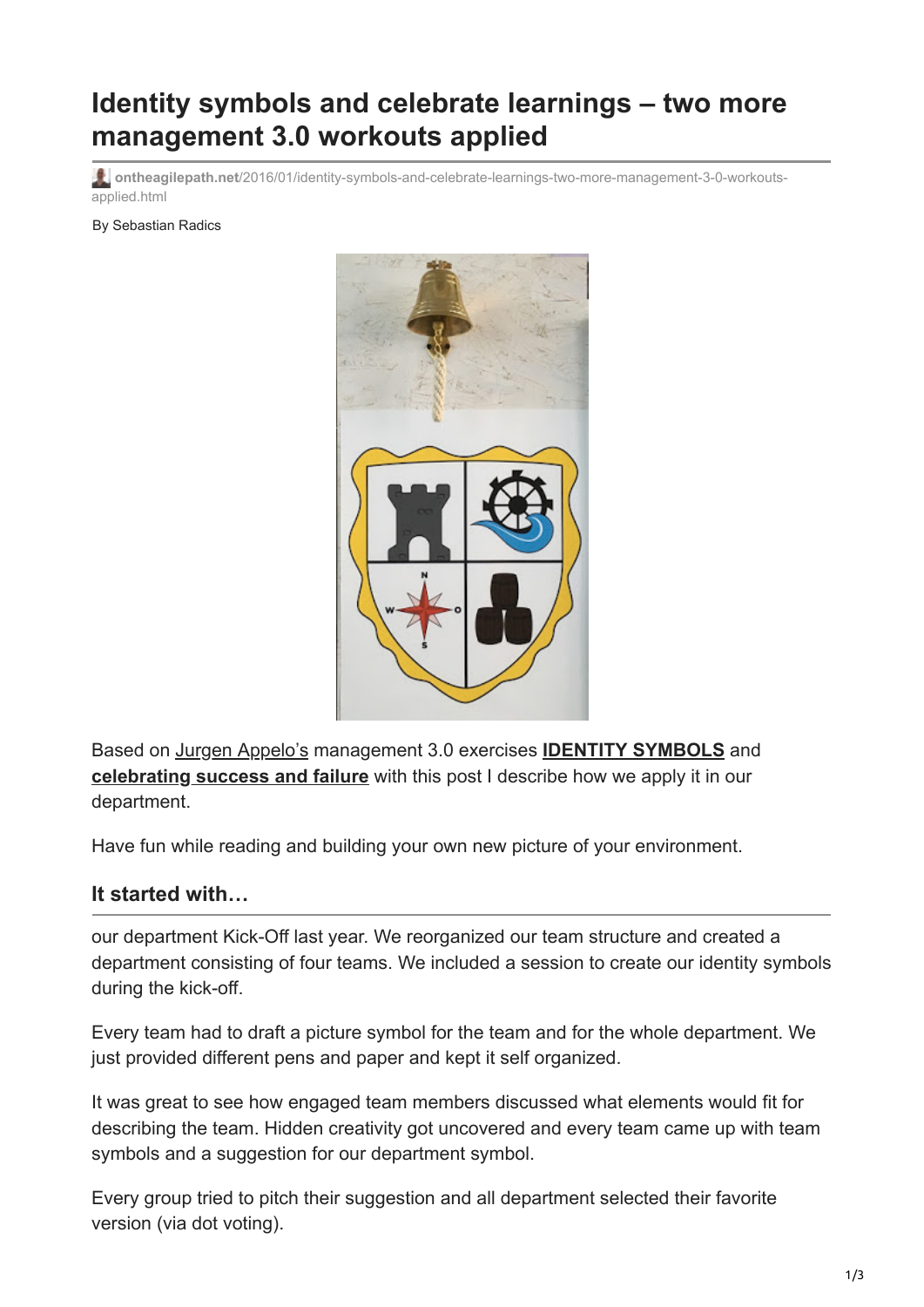# **… and got distributed and used this way**



Each symbol was recreated in a digital format (thx again to our specialists) and printed professionally – as A3 prints and small postcard prints. This way we had versions, that we added to our Scrum of Scrum board and at every team wall.

In addition symbols get used in presentations of teams and their results in our public reviews.

Best of all – teams use it on their own without instrumentation and instructions. Could be a sign of real identification!?

## **And what about that bell?**

If we can walk away from a failure and say, "I learnt from this experiment". Then it was worth failing.

According to Jurgen's suggestion, we use it for celebrations of "things/events".

Whenever something happens that creates a learning opportunity – e.g. an important release, an incident – or is something to celebrate too – e.g. birthdays, bigger changes or achievements – someone rings that bell.

Immediately everyone joins the board and news are spread.

Often (not yet always  $\mathcal{L}$  – it's combined with some sweets and/or (for sure non alcoholic) drinks.

Interestingly departments outside our location notice our celebrations too (and news get spread even more).

Again an example of a tiny change with an important impact. News spread, we celebrate learning and add to identification (motivator: relatedness, status, goals, honor, acceptance) with what we do and where we work.

It's about celebrating everyone's (small or big) contribution and triumphs and making recognition an everyday topic that matters.

#### **Celebrate FREQUENTLY, celebrate NOTICEABLY, celebrate REMARKABLY**

### **Further readings**